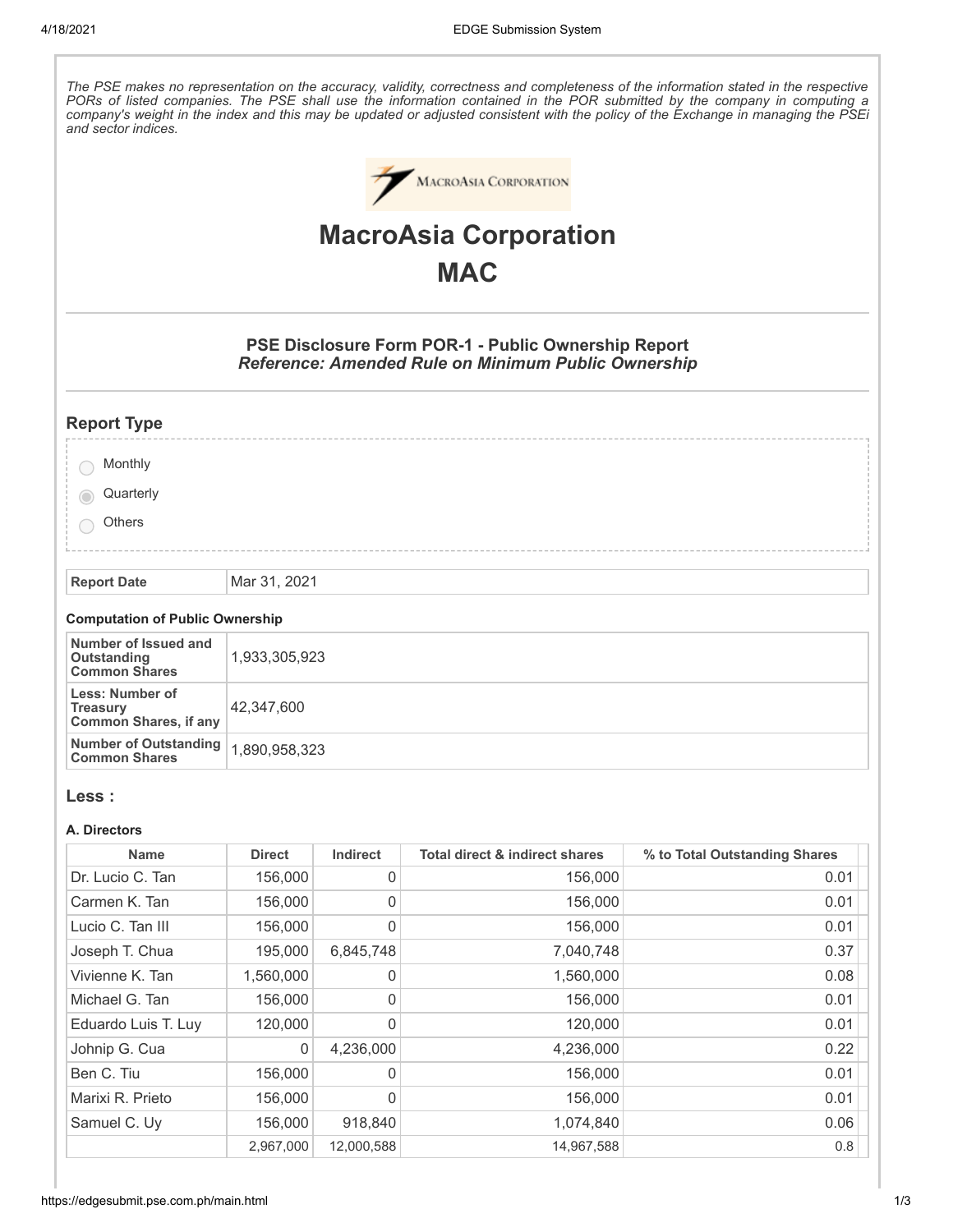### 4/18/2021 EDGE Submission System

# **B. Officers**

| <b>Name</b>                     | <b>Direct</b> | Indirect          | Total direct & indirect shares | % to Total Outstanding Shares |
|---------------------------------|---------------|-------------------|--------------------------------|-------------------------------|
| Atty. Florentino M. Herrera III |               | 358,800 8,375,564 | 8.734.364                      | 0.46                          |
|                                 | 358,800       | 8.375.564         | 8.734.364                      | 0.46                          |

# **C. Principal/Substantial Stockholders**

| <b>Name</b> | <b>Direct</b> | Indirect | Total direct & indirect shares | % to Total Outstanding Shares |
|-------------|---------------|----------|--------------------------------|-------------------------------|
|             |               |          |                                |                               |
|             |               |          |                                |                               |

## **D. Affiliates**

| <b>Name</b>                             | <b>Direct</b> | Indirect         | <b>Total direct &amp; indirect</b><br>shares | % to Total Outstanding<br><b>Shares</b> |
|-----------------------------------------|---------------|------------------|----------------------------------------------|-----------------------------------------|
| Baguio Gold Holdings Corp.              | 137,280,000   | 0                | 137,280,000                                  | 7.26                                    |
| Conway Equities, Inc.                   | 132,771,600   | $\mathbf{0}$     | 132,771,600                                  | 7.02                                    |
| Pan Asia Securities Corp.               | 111,958,302   | 0                | 111,958,302                                  | 5.92                                    |
| Solar Holdings Corp.                    | 92,040,000    | $\mathbf 0$      | 92,040,000                                   | 4.87                                    |
| Dragonstar Management Corp              | 83,850,000    | 0                | 83,850,000                                   | 4.43                                    |
| Profound Holdings, Inc.                 | 74,100,000    | 0                | 74,100,000                                   | 3.92                                    |
| Excel Ventures, Inc                     | 73,951,800    | $\mathbf 0$      | 73,951,800                                   | 3.91                                    |
| <b>Bigearth Equities Corporation</b>    | 72,540,000    | 0                | 72,540,000                                   | 3.84                                    |
| Palomino Ventures, Inc.                 | 45,084,000    | 0                | 45,084,000                                   | 2.38                                    |
| Primeline Realty Inc.                   | 39,000,000    | 0                | 39,000,000                                   | 2.06                                    |
| Artisan Merchandising Corp.             | 39,000,000    | $\mathbf 0$      | 39,000,000                                   | 2.06                                    |
| <b>Golden Path Realty Corporation</b>   | 39,000,000    | $\mathbf 0$      | 39,000,000                                   | 2.06                                    |
| Clipper 8 Realty & Development<br>Corp. | 39,000,000    | 0                | 39,000,000                                   | 2.06                                    |
| Absolute Holdings & Equities, Inc       | 39,000,000    | $\mathbf 0$      | 39,000,000                                   | 2.06                                    |
| Caravan Holdings Corporation            | 39,000,000    | 0                | 39,000,000                                   | 2.06                                    |
| Quality Holdings, Inc.                  | 39,000,000    | $\mathbf 0$      | 39,000,000                                   | 2.06                                    |
| Sunway Equities, Inc.                   | 35,053,200    | 0                | 35,053,200                                   | 1.85                                    |
| Infinity Equities Incorporated          | 34,320,000    | 0                | 34,320,000                                   | 1.81                                    |
| Bestview Development Corp.              | 34,320,000    | 0                | 34,320,000                                   | 1.81                                    |
| Basic Options, Inc.                     | 34,320,000    | $\boldsymbol{0}$ | 34,320,000                                   | 1.81                                    |
| Winsor Merchandising Corp.              | 34,320,000    | $\mathbf 0$      | 34,320,000                                   | 1.81                                    |
| Prima Equities & Investments Corp.      | 34,320,000    | 0                | 34,320,000                                   | 1.81                                    |
| Legacy Holdings, Inc.                   | 34,320,000    | $\mathbf 0$      | 34,320,000                                   | 1.81                                    |
| Kinston Reality & Development Corp.     | 34,320,000    | $\mathbf 0$      | 34,320,000                                   | 1.81                                    |
| <b>Wonderoad Corporation</b>            | 12,500,000    | 0                | 12,500,000                                   | 0.66                                    |
|                                         | 1,384,368,902 | $\mathbf 0$      | 1,384,368,902                                | 73.15                                   |

## **E. Government**

| <b>Name</b> | <b>Direct</b> | Indirect | Total direct & indirect shares | % to Total Outstanding Shares |
|-------------|---------------|----------|--------------------------------|-------------------------------|
|             |               |          |                                |                               |
|             |               |          |                                |                               |

# **F. Banks**

| <b>Name</b> | <b>Direct</b> | <b>Indirect</b> | Total direct & indirect shares | % to Total Outstanding Shares |
|-------------|---------------|-----------------|--------------------------------|-------------------------------|
|             |               |                 |                                |                               |
|             |               |                 |                                |                               |